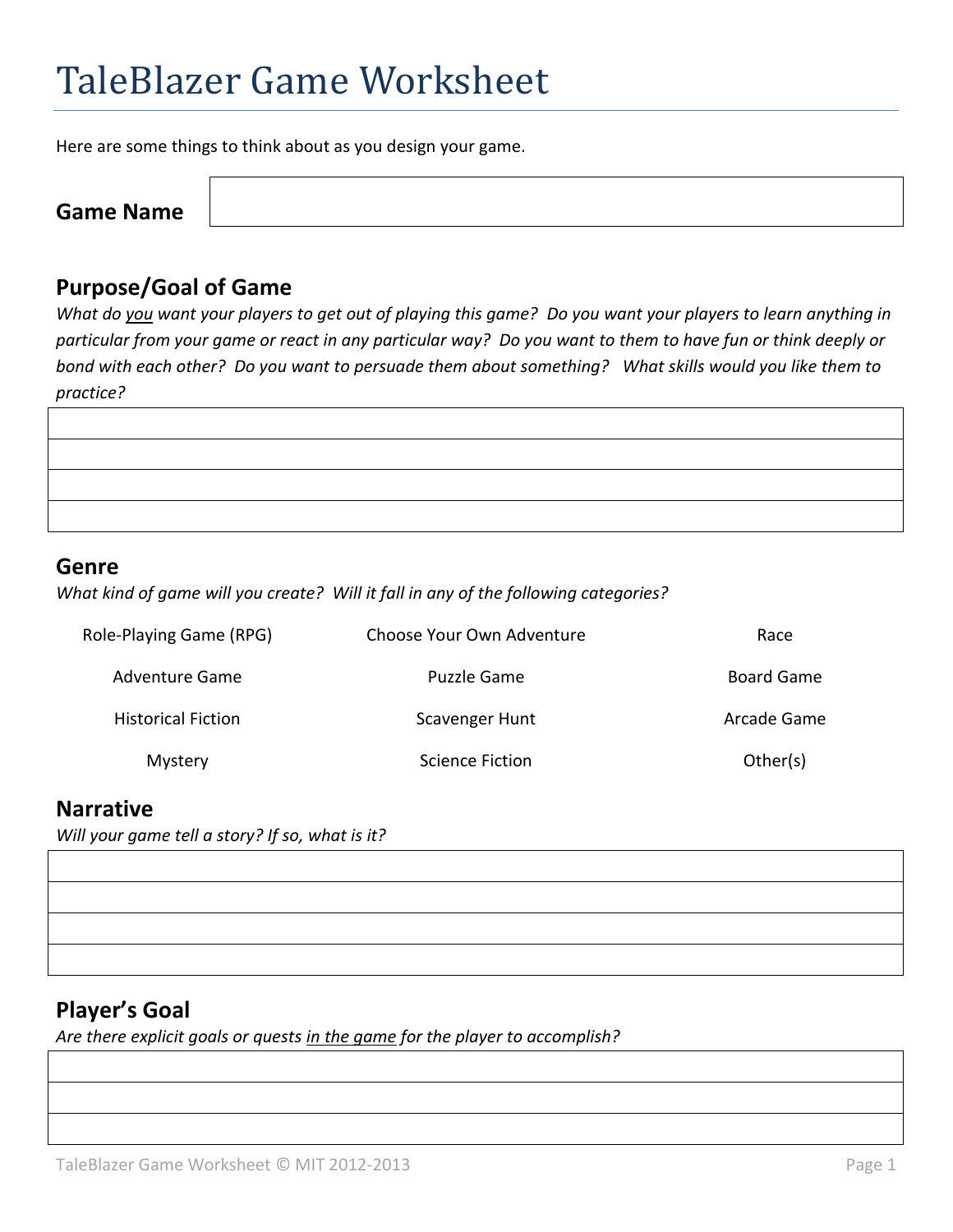## **Educational Content**

*Are there specific vocabulary/ facts /topics/ideas that your game will cover?*

# **Real-world Location**

*Where will your game be played in the real world?*

# **Virtual-world Location**

*Does the game narrative take place in a different location?*

# **Virtual-world Time Period**

*Does the game narrative take place in a different time period?*

## **Roles**

*Does the player pick a role to play when the game starts?*

| <b>Role Name</b> | Actions | Traits? | Other? |
|------------------|---------|---------|--------|
|                  |         |         |        |
|                  |         |         |        |

## **Agents**

*What characters or objects will the player meet?* 

| <b>Agent Name</b> | Actions | Traits? | Other? |
|-------------------|---------|---------|--------|
|                   |         |         |        |
|                   |         |         |        |
|                   |         |         |        |
|                   |         |         |        |
|                   |         |         |        |
|                   |         |         |        |
|                   |         |         |        |
|                   |         |         |        |
|                   |         |         |        |
|                   |         |         |        |